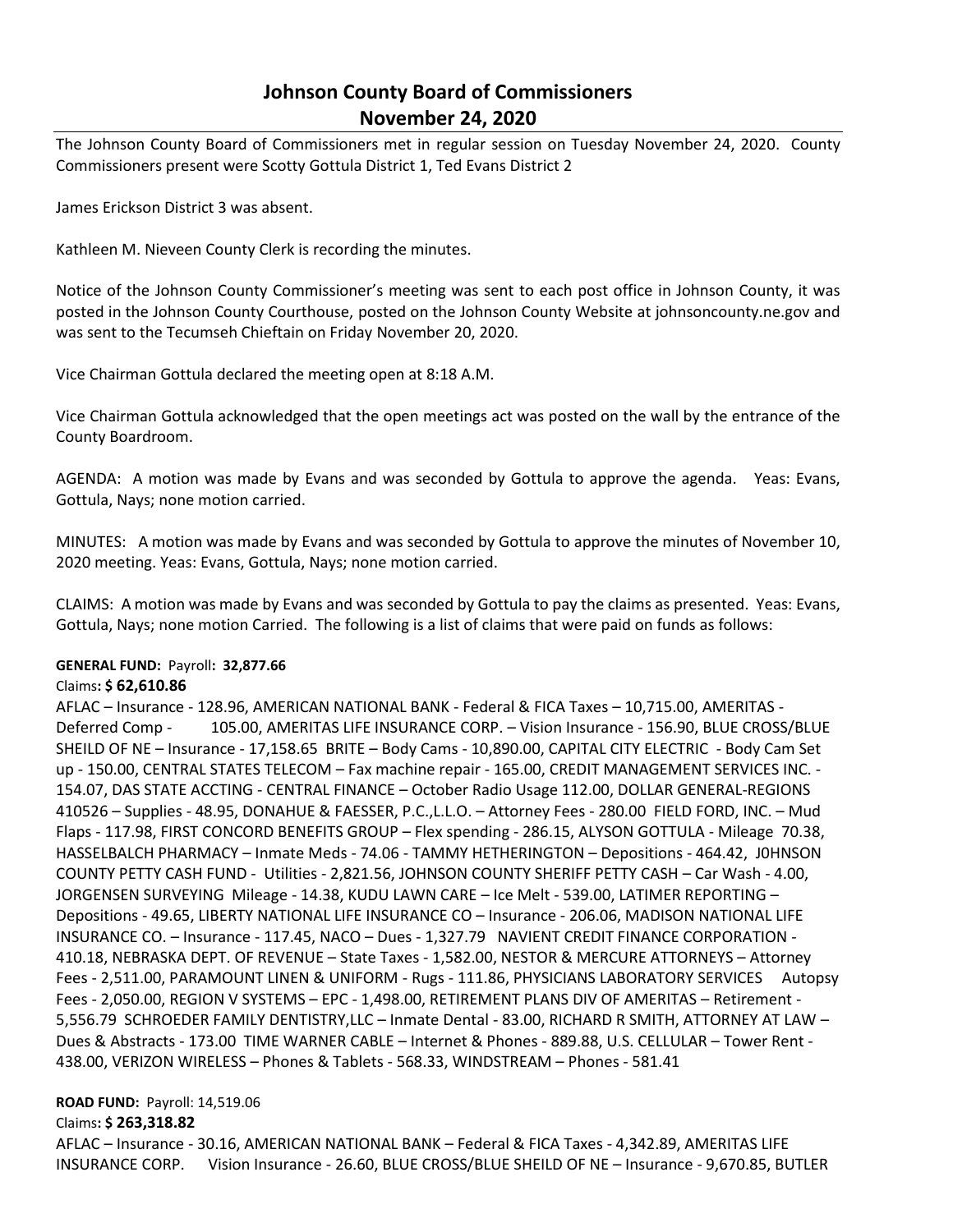MACHINERY CO – Parts - 79.36 EGGERS BROTHERS INC. – Parts - 578.08, FIRST CONCORD BENEFITS GROUP – Flex Spending - 65.00, G & G OIL – November Fuel 5,374.42, J0HNSON COUNTY PETTY CASH FUND – Utilities - 509.72, MARTIN MARIETTA MATERIALS – Rock - 13,202.72 SID'S AUTO PARTS – Parts - 550.19, NEBRASKA DEPT. OF REVENUE – State Taxes - 618.55, NMC,INC – Parts, Labor, Excavator, & Oil 209,602.09, RETIREMENT PLANS DIV OF AMERITAS – Retirement - 2,309.31, SAM'S CLUB MC/SYNCB – Supplies - 89.90, SENECA SANITATION – Trash P/U - 60.00, RANDY SPECKMANN – Disk - 416.00, TURNBULL AG TIRES – Tires/Repairs - 15,125.00 US BANK CORPORATE PAYMENT SYSTEMS – Postal, Parts - 303.48, U.S. CELLULAR – Internet - 171.75, VERIZON WIRELESS Tablet - 40.01, VILLAGE OF STERLING – Utilities - 12.00, WINDSTREAM – Landline Phones - 140.74

### **911 EMERGENCY MANAGEMENT FUND**

J0HNSON COUNTY PETTY CASH FUND – OPPD 911 Tower - 41.40

## **AMBULANCE SERVICE FUND**

#### Claims: **\$2,377.18**

JOHNSON COUNTY HOSPITAL – Supplies - 294.15, MATHESON TRI-GAS INC – Supplies - 87.32, QUICK MED CLAIMS Contract Billing - 1,344.63, TECUMSEH RESCUE – Transfers - 300.00, UNITEDHEALTHCARE – Refund - 351.08

Fuel bids were opened at 8:30 A.M. and placed on file in the County Clerk's Office. One bid was received from G & G Oil Company. A motion was made by Evans and was seconded by Gottula to approve the bid from G & G Oil Company as follows:

Tecumseh Shop Unleaded with 10% Ethanol \$1.699, Diesel Low Sulfur #1 on Road \$2.149, Diesel Low Sulfur #2 on Road \$1.899

Cook, Crab Orchard, Elk Creek, and Sterling Shops

Diesel Low Sulfur #1 off Road \$1.799, Diesel Low Sulfur #2 off Road \$1.549.

Yeas: Evans, Gottula, Nays; none motion carried.

Emergency Manager Amanda Burki, gave the board the COVID-19 update, and to review the Care Act Dollars that were applied for. Amanda indicated that the county should be receiving approx. \$115,000.00 in care act dollars before the end of the year.

Highway Supt. Matt Schaardt via phone discuss road projects, and that the work done on the Sterling/Douglas Road repairs are done, and that they are still working on the Sterling Football practice field.

The board discussed the power load cot for the Tecumseh Ambulance.

A motion was made by Evans and was seconded by Gottula to authorize the purchase of a Power -PRO XT Load Cot and the Installation of the equipment for the Tecumseh Ambulance for \$41,068.21 to be paid for out of Inheritance Tax Fund. Yeas: Evans, Gottula, Nays; none motion carried.

Laura Osborne gave her annual update for the Four County Juvenile Justice Program, and indicated that the grant cycle is now in February, so at that time she will come back and have the grant papers signed.

County Sheriff Scott Walton was present to ask the board if he could go ahead and order the 3 on car camera's that were discussed at the last meeting.

A motion was made by Evans and was seconded by Gottula to authorize County Sheriff Scott Walton to order the 3 on car camera's Yeas: Evans, Gottula, Nays; none motion carried.

The Johnson County Board of Commissioners adjourned the meeting at 9:40 A.M. The board will meet again in regular session on Tuesday December 8, 2020 at 8:15 A.M. All board meetings are open to the public; the agenda is being kept current and available at the County Clerk's Office.